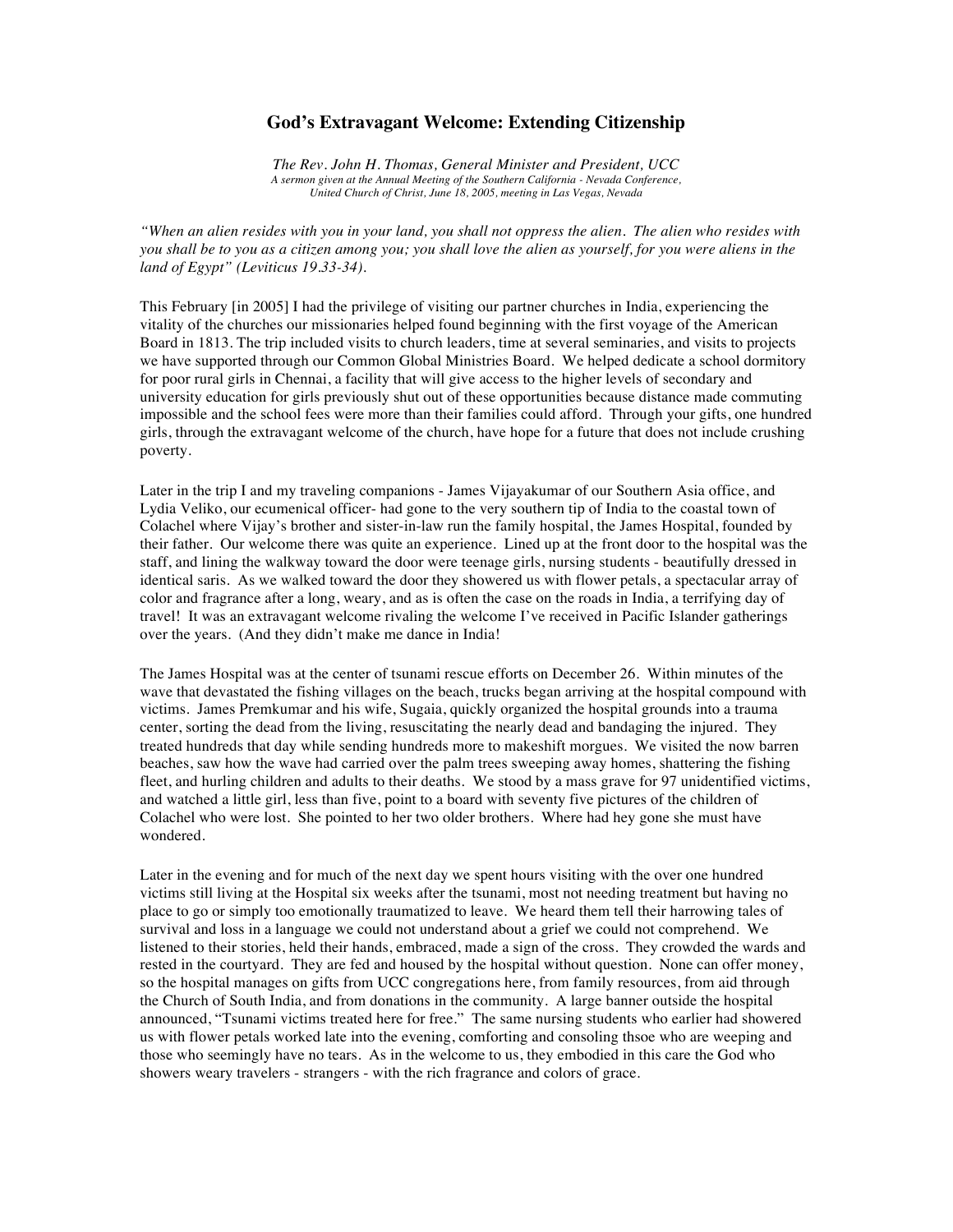"Jesus didn't turn people away; neither do we." No matter who you are, no matter where you are on life's journey, you're welcome here." The now well known phrases of our God is Still Speaking commercial, and the giddy media frenzy of Advent, seemed a long way away that night in India. Spongebob seemed a long way away! Yet the witness of that hospital offered an extravagant welcome echoing the words of our own familiar red and black banners. Persons who have been traumatized in very different ways, who have known rejection and exclusion and hurt from the church, found in our banners and in our commercial an extravagant welcome, and they have responded with emails and letters of profound and at times almost incredulous gratitude.

One little girl wrote us this Lent. She has a degenerative spinal diseases that requires her to sit in a wheel chair. She saw someone in a wheel chair in our ad and asked, "Does she have the same disease I have?" Is there a place, she seemed to ask, for someone like me, someone who has know what it means to be different, to be excluded, to be feared by other children, by other adults? Is there an extravagant welcome for me? This is the question before us at a time when extravagant welcome even to each other in the church seems so counter cultural. We vote to leave the covenant when grace is offered in ways that seem indiscriminate or undisciplined. We withhold citizenship, not only in the church, but also in our land, when the stranger is deemed too different, too alien, too strange. Is there a word for us?

In 1662 our Puritan and Congregationalist forebears in New England struggled with the question of baptism, of who might be baptized and granted citizenship in the household, the commonwealth of God, of who might appropriately be excluded. The specific question was whether the children of adults who had been baptized, who were faithful in church attendance and discipline, but who had never experienced regeneration in a way that might be testified to among the deacons of the congregation, whether those children might receive baptism and share, as they grew up, in the covenant of grace. The conclusion of those Puritan divines is instructive:

Baptism, which is the seal of membership in the church, the body of Christ. . . , is not to be made a common thing, nor to be given to those, between whom and the Godless licentious world there is no visible difference: This would be a provocation and dishonour to the Holy One of Israel. On the other hand, we find in Scripture, that the Lord is very tender of his grace; the he delighteth to manifest and magnify the riches of it, and that he cannot endure any straitening or eclipsing thereof. . . . Hence we dare not exclude the same children of the faithful from the covenant. . . Neither dare we exclude the same children from membership when they are grown up.... God owns them still, and they do in some measure own him; God rejects them not, and therefore neither may we; and consequently their children also are not to be rejected.

"The Lord is very tender of his grace, he delighteth to manifest and magnify the riches of it, and he cannot endure any straightening or eclipsing thereof." The language is archaic, but the meaning clear. There's a wideness in God's mercy like the wideness of the sea. The Half-Way Covenant did not extend to all the baptized the privilege of the Table. That remained reserved for those regenerated, for the "visibly elect." Thus it was "half-way." Even so, the authors recognized they would be exposed to criticism from all sides: "We are not ignorant that this our labor will be diverse by diversely censured; some will account us too strict in the point of baptism, and others too lax and large." Sound familiar?

It's not just in the church that Americans have struggled with the question of whether to extend citizenship. In spite of the welcome carved in the foundation of the Statue of Liberty, "the tired, restless poor yearning to breath free" have often been rejected from our shores or received with ambivalence. The same New Englanders who found a way to lower the fences around the baptismal fount in the 17th century, and then around the Table in the18th century, lamented the arrival of the Irish and the Italians in the 19th century with their different culture and their priests and bishops. Political cartoons portrayed those immigrants as reptiles crawling from the sea onto the shores of Massachusetts and Connecticut, their crocodile jaws formed in the shape of Catholic bishops' mitres. The framers of the Chinese exclusion acts in the late 19th century cruelly and, of course, inaccurately described the Asians they had brought to California to build the railroads as sub-humans favoring filthy squalor in opium dens in San Francisco, men and women who would cavalierly offer their children into slavery. An editorial in the Butte, Montana newspaper, opined that "The Chinaman's life is not our life, his religion is not our religion, he belongs not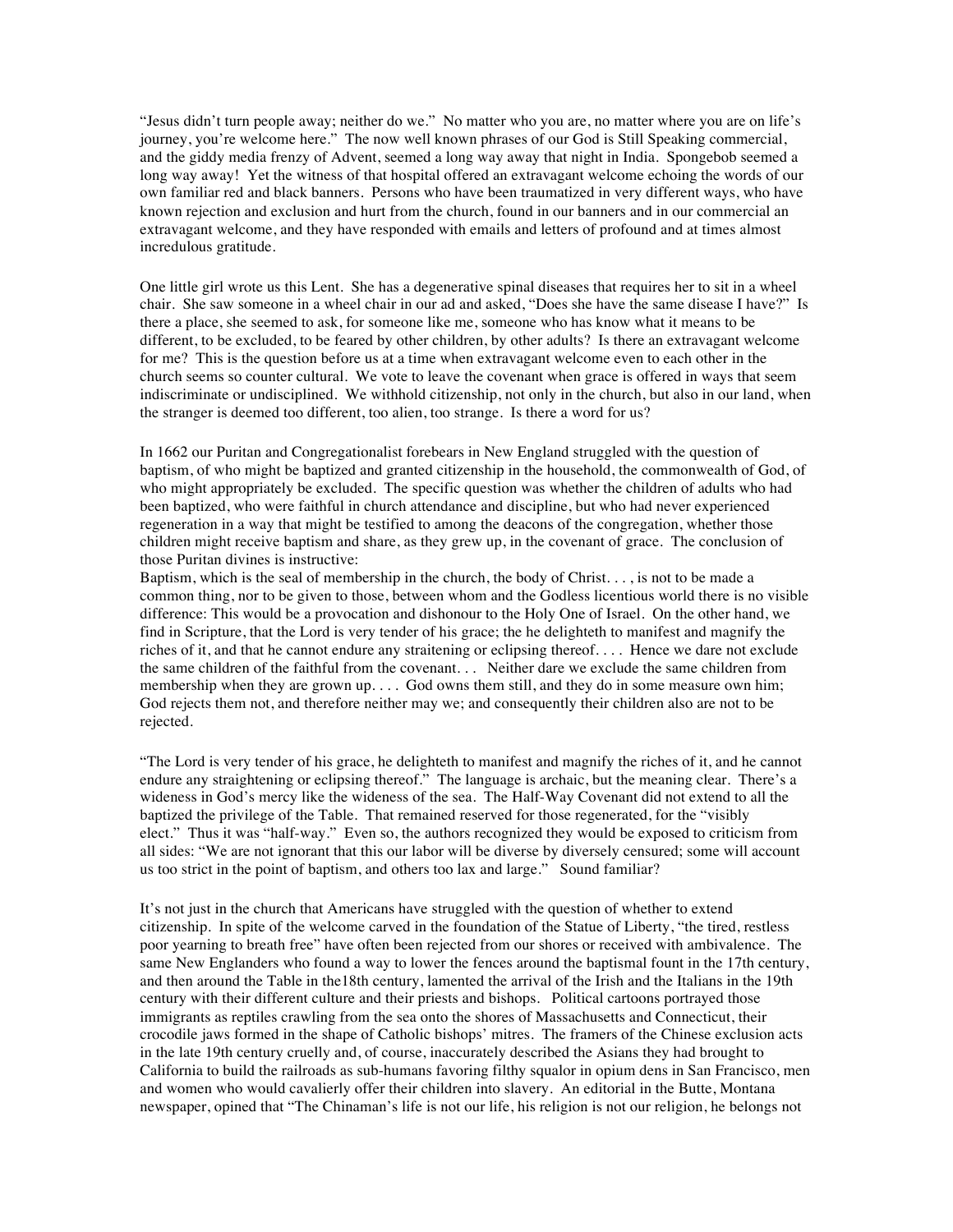in Butte." When Great Falls made a bid to become the capitol of Montana, its slogan was, "Great Falls for the Capitol. No Chinese."

In the middle of the twentieth century Jews seeking to flee the holocaust received, for the most part, a cold shoulder from the United States; many who were refused sanctuary here had to wait years to be liberated from the camps by soldiers of that same nation. Most, of course, never survived for liberation. During the 1940's Japanese citizens lost the privileges of citizenship in a time of racist fear, some interned not far from here. Today our southern borders continue to fence out the poor; the fortunate ones who elude the border patrol face dehydration in the desert or abuse in migrant labor camps all across the land. The central narratives of our history, and our deepest shame, is the genocide of those who arguably had the greater claim to citizenship, native Americans, indigenous people, whose surviving descendents now struggle to live with the ambiguity of dual tribal and American citizenship. And to that shame we add the forced migration of Africans, welcomed as slaves, as two-thirds citizens, constitutionally deemed only a fraction of the worth of white citizens. Arguably the defining struggle of America has been the transformation of some of God's children from being perceived as property to being welcomed as citizens, a struggle that still continues. The Amistad event, battled in the churches, the courts, and the public square, and the American Missionary Association that carried this struggle forward in the face of segregation, separate and unequal schools, lynching, denial of the right to vote, and back of the bus, was all about the pilgrimage from property to citizenship. The journey across the bridge toward Selma was about claiming citizenship. The March on Washington was about the descendants of property claiming the divine rights of citizenship. Yet even in the face of steps toward a more extravagant welcome, we remain uncertain. Today's Patriot Act is not just a reaction to 9/11, a strategic response to terror, but is in fact part of the ignoble heritage of our nation's long trajectory of reluctance to extend citizenship to the stranger, the alien, to those who are different, a reluctance often manipulated by fear. At best we have been ambivalent. And too often the church has followed suit. Sometimes not even half way.

Paul's letter to the Ephesians turns on this very point. Could Jews extend to Gentiles "citizenship" in the covenant? Could Gentiles extend to Jews hospitality? Could the "far off" as Paul describes them, "be brought near?" And could the hostility be brought to an end? Could the dividing wall be broken down? Paul reminds the Gentiles that they were at one time "aliens from the commonwealth, strangers to the covenants of promise." Now, in Christ, "you are no longer strangers and aliens, but you are citizens with the saints and members of the household of God." Could those who are alien, strange, different, indeed in some sense repulsive, be brought near from the safety of a far distance? Could citizenship be extended?

The letter of Peter struggles with a similar theme, recalling that Jesus himself, while chosen and precious in God's sight, is rejected by mortals, yet like a rejected stone at a building site, now chosen to become the cornerstone. Then Peter turns to the Christian community, aliens in the empire of Rome. "You are a chosen race, a royal priesthood, a holy nation, God's own people." A holy nation. Citizens. Once "not a people." Now God's people. For Peter and for Paul at the heart of the gospel is a welcome extended to the rejected, to the excluded, a welcome that reaches far beyond "half way" and that is not just about hospitality, but about citizenship.

This summer the United Church of Christ will once again take up this question of citizenship in two emotionally and theologically charged sets of resolutions coming before the General Synod. They deal with citizenship in the church, citizenship in the enduring covenants of the Abrahamic faith, citizenship in the commonwealth of the state. One set of resolutions deals with whether a marriage license should be given to same gender couples by the state and whether the church ought to bless those relationships as they would a marriage between a man and a woman. Last year's action by this Conference is one of those resolutions. The second set of resolutions draws us into the challenging historical and contemporary struggles of Israelis and Palestinians to claim citizenship in secure and just borders in a land they share and contest. Once again, as with our ancestors, we are asked to consider what it means to be an alien, what it means to be a citizen, of who is "near" and who is "far" and how the Gospel of grace is to be lived out amid the competing claims of those who sometimes fight over where to establish the borders and boundaries of civil and ecclesiastical life.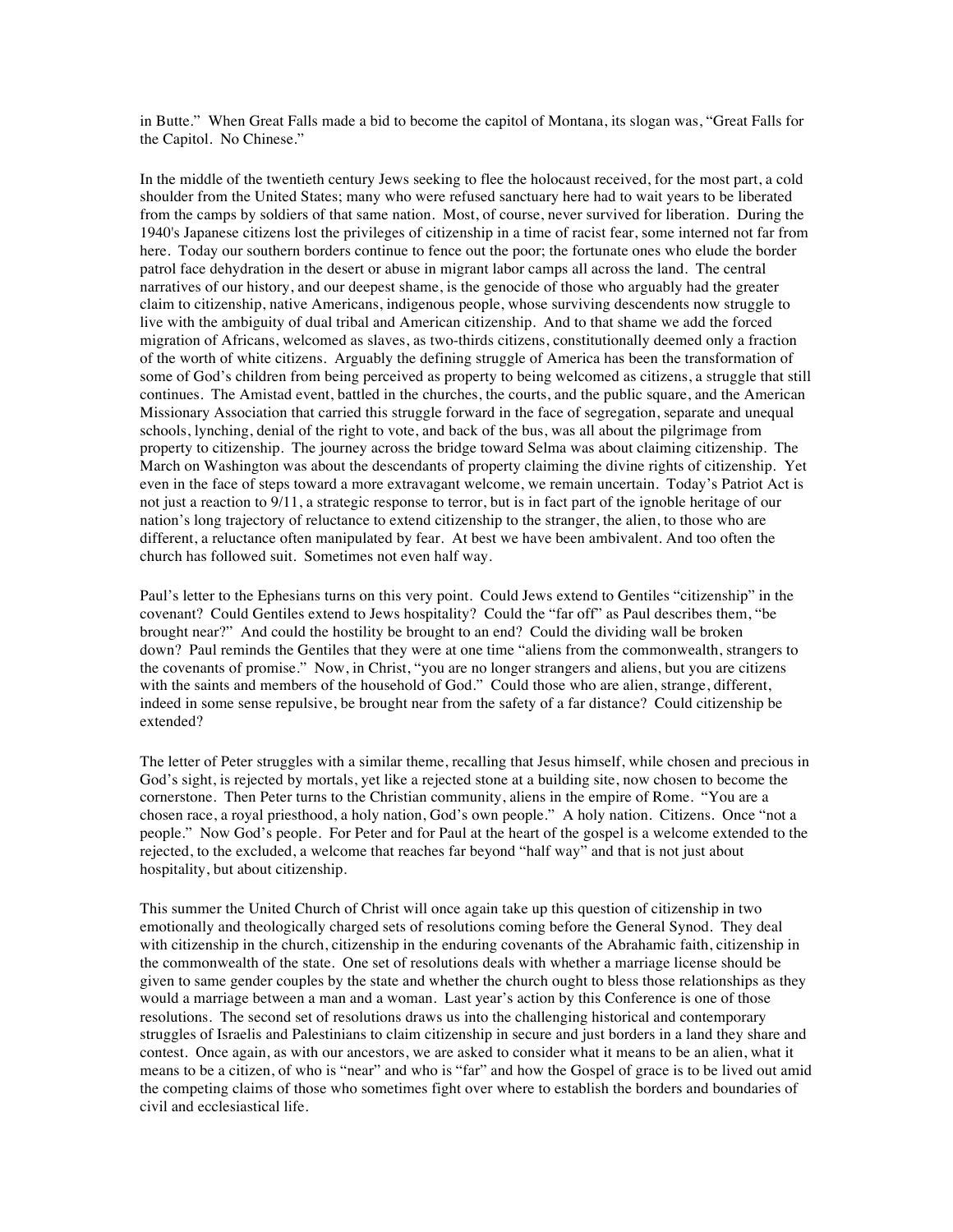At face value the heat in the marriage debate is generated by competing interpretations of scripture, of how one is to discern God's will for the contemporary church in a few texts of the Bible, so contested, for some so definitive, for others so minimal and obscure. The Biblical text is not to be excluded from the debates; the scriptures are the rule of faith and moral practice for the Christian community. But as was the case with slavery over a century ago, or the leadership of women in the church, these interpretation debates often mask a deeper Biblical reality, namely, the reality of human sin and our profound ambivalence over "the other," the stranger, the alien in our midst. The murderous jealousy of Joseph's brothers, the mortal combat between the two brothers, Cain and Abel, the makeshift clothing that Adam and Eve fashioned to hide what had suddenly become their shameful nakedness and their physical differences from one another, their hiding from the Creator in the Garden, even their desire to be "like God" and to forsake their "difference from God," the journey back toward our origins and the dream of Eden reminds us that, at the heart of human existence, suspicion and fear of difference lurk close at hand. And one of the ways we put boundaries around difference is to withhold citizenship.

A birth certificate, a social security card, a driver's license, a passport - these pieces of paper are more than bureaucratic documents. They signify citizenship, belonging. Think about the meaning of a voter registration card in Freedom Summer in Mississippi in 1963. A colleague of Jane's and Dan's and mine recently told the story of finding his German immigrant grandfather's citizenship papers, saved as a cherished possession through the years. "No longer a subject of the Prussian emperor, now a citizen of the United States." These documents portray status in the community granting certain rights and privileges but, above all, inclusion in the commonwealth. Only a few of us, I suspect, know what it is to be "undocumented." To be without documents is to be without citizenship. To be without documents is to carry the title, "illegal," with all the legal and emotional vulnerability that confers. Documents matter.

A marriage license is, in a sense, but one more piece of paper issued by the state. In the rebellious days of the sixties young people scoffed at the need for this piece of paper, how could certification by the state be important in the face of the loving commitment of two people? How ironic, and how much things have changed, that now the most radical among us make the obtaining of a marriage license a mark of prophetic witness while the most traditional among us seek to withhold it! But is it just one more piece of bureaucratic paper? Is it not the one, last remaining tangible symbol of citizenship we are yet able to withhold from some among us? Is this really all about clinging to what the Bible says about marriage? (And friends, go down that path, particularly in the Old Testament, and believe me, you end up in some very strange places!) Or is it yet one more example of our deep historical ambivalence over the stranger in our midst, and of our reluctance to extend citizenship? Could it be that the great marriage debate which roils the political and ecclesiastical waves today is as much about citizenship as it is about what the Bible may or may not say about homosexuality and marriage?

Justice and peace in the Middle East may seem a long way, geographically and conceptually, from marriage debates. Yet it, too, is about citizenship. At the heart of the question is the symbol of a wall, welcome security for some, an excluding and alienating kind of prison for others. For Jews there is the painful historical memory of loss of citizenship in Europe, for Arabs, the loss of citizenship in Palestine. Jews carry the memory of life as forced citizens of the death camps; Palestinians live today as residents of occupied territories, a refugee existence - undocumented, alien, not a people. For Jews there is desire to defend a state, a determined clinging to a prized and historically contested homeland. For Palestinians the mourning of a lost state, and the yearning for a homeland. For each there is a contested capital, Jerusalem. The stories are the same, yet they are also different. For Jews citizenship, even the availability of citizenship in a homeland called Israel, is a response to the assault on citizenship that reached its peak in the holocaust where legal citizenship documents were replaced by a cloth star. But that assault was only the final experience of anti-Semitic pogroms that marked the long history of Christian Europe that alternately welcomed and then expelled this stranger in their midst. For Arabs, Christian and Muslim, the possibility of citizenship in a place, a state called Palestine, is a response to the disgrace of military defeat, the loss of villages and homes and olive trees, the daily humiliation of having papers checked by hostile Israeli security forces who are, in fact, little more than border guards determining, often in the most capricious manner, which powerless Palestinian is to be granted some of the rights of citizenship. It is about being forced to live as aliens and strangers in a place called home.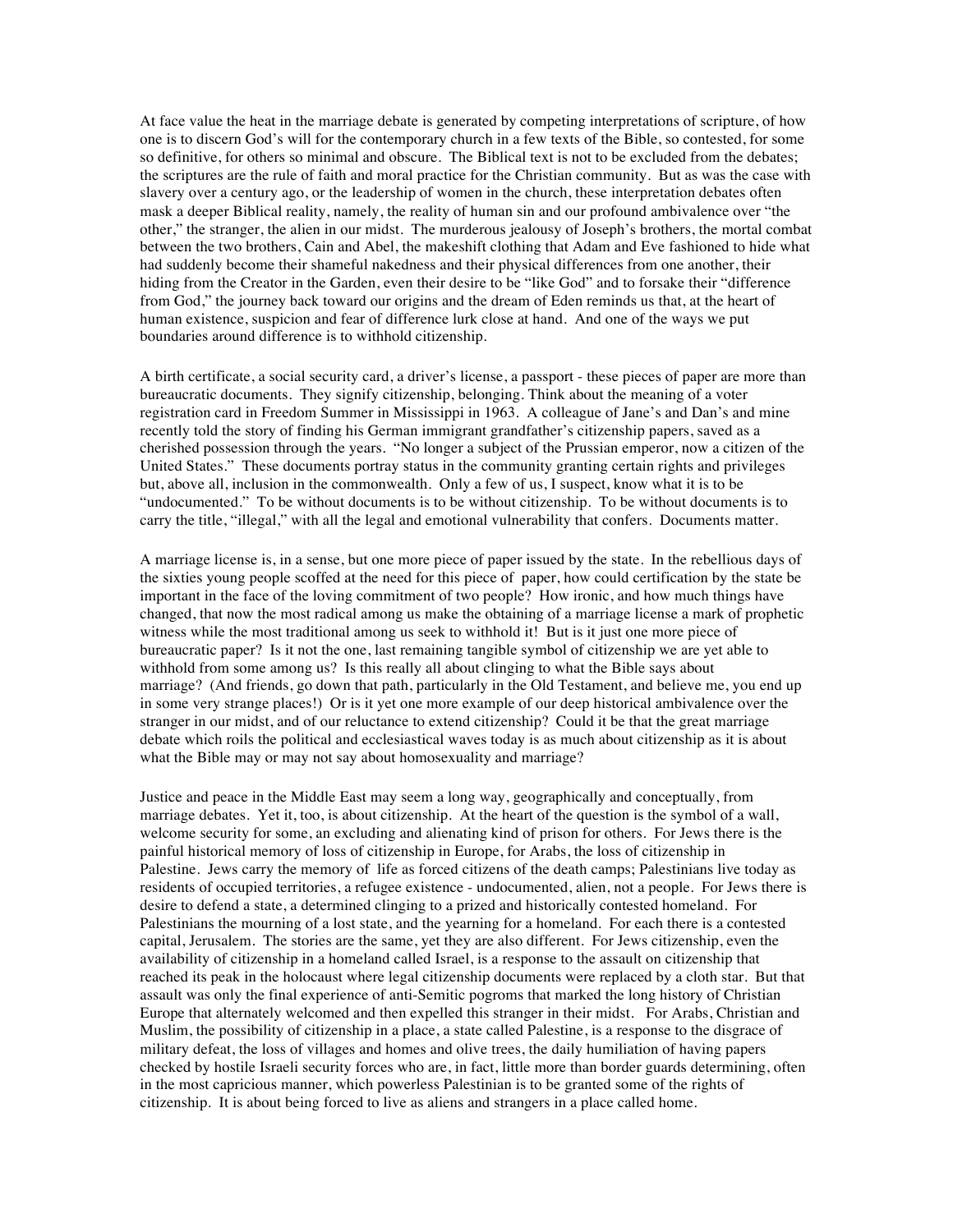We in the United Church of Christ have always affirmed the right of Jews to citizenship in a homeland marked by safe and secure borders. That is not subject to debate. We have even said that God's covenant with the Jews, their citizenship in the commonwealth of God's promise made to Abraham and Sarah, remains intact, inviolate, that it has not been superseded by the covenant we know in Christ. On this matter, too, we will not debate this summer. But we have also said that the denial of citizenship to Palestinians is an outrage that cannot be tolerated, a denial that, in the end, threatens the citizenship of all in the Middle East. To experience the crossings, even as secure Americans with passports, to see the assault on the dignity of elders by brash young security forces no doubt using arrogance to hide their own frustration and fear, is to feel the humiliation of those denied citizenship. To watch with Palestinians the security wall being constructed, dividing them from their ancestral homes and olive groves, depriving them of access to work and schools, is to feel the humiliation of the undocumented. To see enormous Jewish settlements relentlessly encroaching into the Occupied Territories is to feel the rage of citizens turned into subjects. To walk through Beirut's Sabra and Shatilla camps where Palestinians have been pent up for fifty years, as in the camps in Gaza, unwanted by the world, is to sense the despair of citizens turned refugees; indeed it is to see a cauldron where citizens are lured into terrorism and the violence that threatens every innocent citizen, Israeli and Arab alike. And to know that all of this is bankrolled by huge amounts of American foreign aid is to be challenged in our own responsibilities of citizenship.

The debates we will have two weeks from today in Atlanta, debates about marriage, debates about the Middle East, will test our not only our view of particular Biblical texts and theological traditions, but our understanding of citizenship which is, itself, at the heart of Christian mission. Mission matters not just because of the things we do to educate or to heal, to nurture churches or to confront injustice. It is compassion and it is justice but it is more than that. It is nothing less than a witness to the mission of God, a great historical sending of God's own self into the world to bless it and to redeem it. Mission is sending, the sending of Christ - born homeless, joining his family in Egypt as a refugee, a Jewish subject of the Roman empire, a criminal executed outside the gates - the sending of one who continues and completes the trajectory of blessing that begins with the call of Abraham and Sarah to be a blessing to the nations, the bringing of slaves to a homeland, and the return of exiles to their forsaken capital. The story of "not a people" who become "God's own people." God's extravagant welcome is nothing less than the breaking down of the wall of hostility, of reaching those who are near and those who are far off and making them one, no longer strangers and aliens, but citizens, members of the household of God.

The decisions we will make at Synod will not be easy. God's extravagant welcome asks us to extend citizenship, not simply to offer pleasant hospitality. Extending citizenship does not easily translate into clear public or church policies about marriage and family life, or to clarity about how to use the church's economic leverage most effectively and fairly to promote justice and peace in the Middle East. Some in the United Church of Christ are already telling us that extending citizenship in the form of marriage licenses to gay and lesbian persons will render them exiles from their own church. Jewish friends are warning us that to divest from companies doing business in the Occupied Territories for the sake of the citizenship of Palestinians is to deny the sense of shared citizenship we have struggled so hard to achieve following centuries of anti-Semitic violence and the unique and still almost incomprehensible horrors of the Holocaust. Whatever prophetic word the Synod may offer will need to be accompanied by pastoral grace. Discipleship is costly, even as it is joyful, and we will need to carefully weigh the cost - all the costs - for there will be costs no matter how we decide, and the bearing of them is not always equal.

So I am comforted by my Puritan forebears who struggled with these questions in the context of baptism, and found a way to extend citizenship, even if it was only "half-way," marking out a trajectory toward a welcome others would one day be able to offer more fully. And I am encouraged by others in the global Christian family who, in their own context, struggle with us. Among the many visits in India in February was one to a declining industrial city called Durgapur, as a guest of a diocese of the Church of North India. We were there to dedicate a "Peace Center," a conference center that your gifts to Our Church's Wider Mission built, a center that will be a place for women to be empowered, for laborers to confront the increasing violence provoked by job loss, for religious groups often in deep conflict to enter into dialogue, for the region's tribal communities to claim their identity and their dignity amid the Bengali majority culture. In a place of deep divisions, the Peace Center is conceived by the bishop as the focus of renewal